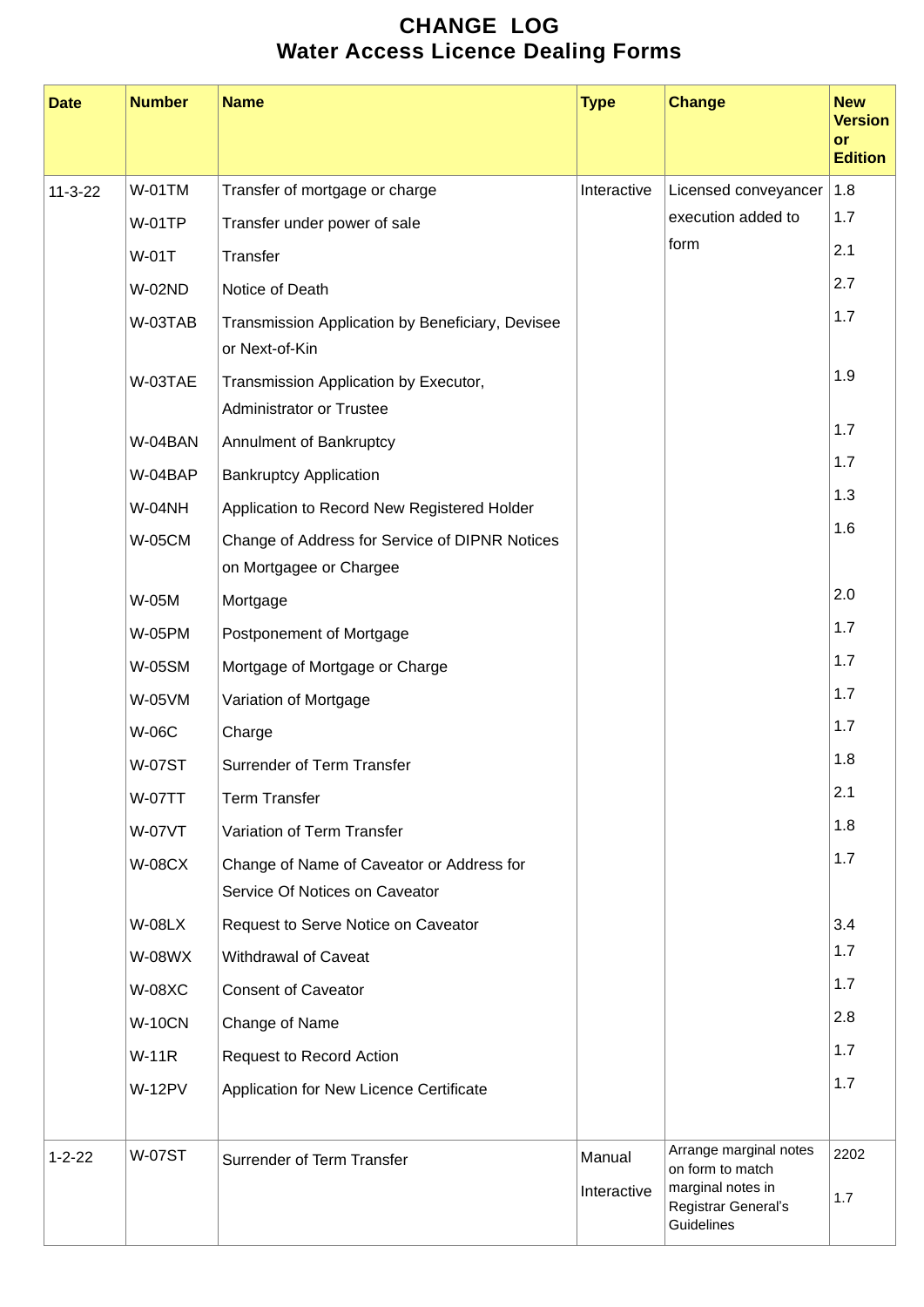| $8 - 6 - 21$   | <b>W-05DM</b>                           | Discharge of Mortgage                                                          | Interactive           | Remove 'Solicitor or<br>barrister for the<br>Mortgagee' from the list<br>of the required form of<br>execution by the<br>mortgagee                                                                                                                                                                                                                                                   | 1.8               |
|----------------|-----------------------------------------|--------------------------------------------------------------------------------|-----------------------|-------------------------------------------------------------------------------------------------------------------------------------------------------------------------------------------------------------------------------------------------------------------------------------------------------------------------------------------------------------------------------------|-------------------|
| $8 - 6 - 21$   | <b>W-06DC</b>                           | Discharge of Charge                                                            | Interactive           | Remove 'Solicitor or<br>barrister for the chargee'<br>from the list of the<br>required form of<br>execution by the<br>chargee.                                                                                                                                                                                                                                                      | 1.7               |
| 26-2-20        | W-01TJ<br><b>W-08X</b><br><b>W-10CN</b> | Transfer Unilaterally Severing Joint tenancy<br>Caveat<br>Change of Name       | Interactive           | Replacing references to<br>'Oaths, Affidavits and<br>Declarations Act 2012'<br>with 'Oaths, Affidavits<br>and Declarations Act<br>2010' in regard to<br>statutory declarations<br>made in the Northern<br>Territory; and<br>Replacing references to<br>'Evidence Act 1958' with<br>'Oaths and Affirmations<br>Act 2018' in regard to<br>statutory declarations<br>made in Victoria. | 3.9<br>3.7<br>2.7 |
| $22 - 1 - 19$  | <b>W-01TJ</b><br><b>W-08X</b>           | Transfer Unilaterally Severing Joint tenancy<br>Caveat<br>Change of Name       | Manual                | Link to Statutory<br>Declaration page in<br>Registrar-General's<br>Guidelines added.                                                                                                                                                                                                                                                                                                |                   |
| 26-10-18       | <b>W-10CN</b><br><b>W-05CM</b>          | Change of address for service of WaterNSW<br>notices on a mortgagee or chargee | Manual<br>Interactive | Dealing code panel<br>updated Code 'R'<br>replaced with codes 'AM'<br>and 'AC'.                                                                                                                                                                                                                                                                                                     | 1810<br>1.6       |
| $14 - 8 - 18$  | W-01TJ                                  | Transfer Unilaterally Severing Joint tenancy                                   | Interactive           | The phrase 'and certifies<br>this transfer to be correct<br>for the purposes of the<br>Water Management Act<br>2000.' removed from<br>operative clause below<br>panel (G).<br>The phrase 'and I certify<br>this instrument'<br>amended to read 'and I<br>certify this transfer'                                                                                                     | 3.9               |
| $21 - 3 - 18$  | Various                                 | All WAL forms                                                                  | Manual<br>Interactive | To change references to<br>'NSW Department of<br>Primary Industries, DPI<br>Water' & 'DPI Water' to<br>'WaterNSW'                                                                                                                                                                                                                                                                   | 1803<br>Various   |
| $27 - 11 - 17$ | Various                                 | All WAL forms                                                                  | Manual<br>Interactive | Update forms to show<br><b>NSW Land Registry</b><br>Services (NSW LRS)                                                                                                                                                                                                                                                                                                              | 1712<br>Various   |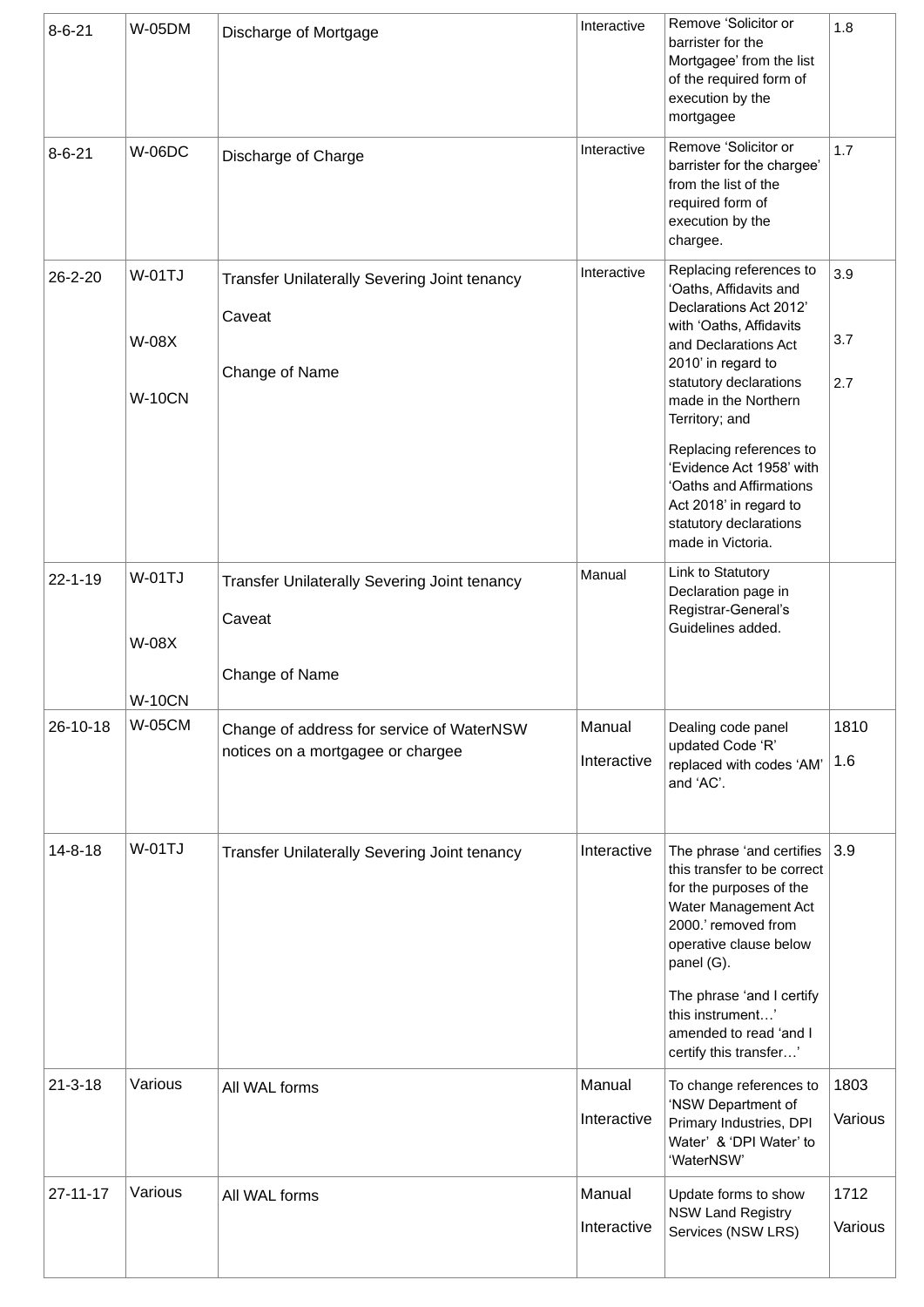| $14 - 9 - 17$ | <b>W-01TJ</b><br><b>W-08X</b><br><b>W-10CN</b> | <b>Transfer Unilaterally Severing Joint tenancy</b><br>Caveat<br>Change of Name | Interactive           | Northern Territory Oaths<br>Act now reads ' Oaths,<br>Affidavit and<br>Declarations Act 2012'                                        | N/A                        |
|---------------|------------------------------------------------|---------------------------------------------------------------------------------|-----------------------|--------------------------------------------------------------------------------------------------------------------------------------|----------------------------|
| $1 - 8 - 17$  | W-08X                                          | Caveat                                                                          | Manual<br>Interactive | Updated name of 'Office<br>of State Revenue' to<br>'Revenue NSW'                                                                     | 1708<br>3.4                |
|               | W-03TAB                                        | Transmission Application by a devisee, beneficiary<br>or next of kin            | Manual                |                                                                                                                                      | 1708                       |
| $11 - 5 - 17$ | <b>W-01TJ</b>                                  | Transfer Unilaterally Severing a Joint Tenancy                                  | Manual<br>Interactive | Removed 'Additional<br>Information to be<br>Provided' sheet                                                                          | 1705<br>3.6                |
| $5 - 12 - 16$ | <b>W-08X</b>                                   | Caveat                                                                          | Manual<br>Interactive | Marginal Note (M)<br>updated                                                                                                         | 1612<br>3.3                |
| $26 - 7 - 16$ | W-03TAE                                        | Transmission Application by Executor,<br><b>Administrator or Trustee</b>        | Interactive           | Update dealing code<br>from "TA" to "AE".                                                                                            | 1.6                        |
| $13 - 7 - 16$ | <b>W-10CN</b>                                  | Change of name                                                                  | Manual<br>Interactive | Marginal Note J(1)<br>updated.                                                                                                       | 1607<br>2.5                |
| 29-2-16       | <b>W-01NH</b>                                  | Application to record new registered holder                                     | Manual<br>Interactive | New Form                                                                                                                             | 1602<br>1.0                |
| $11 - 9 - 15$ | Various                                        | All WAL forms                                                                   | Manual<br>Interactive | Update name on forms<br>from "NSW Office of<br>Water" to "NSW<br>Department of Primary<br>Industries, DPI Water"                     | Various                    |
| 18-6-14       | <b>W-01TJ</b>                                  | Transfer Unilaterally Severing a Joint Tenancy                                  | Manual<br>Interactive | Items 2 & 3 added to<br>statutory declaration and<br>a line for declarant to<br>state their name at top of<br>statutory declaration. | 3.4<br>1406                |
| 7-3-2014      | <b>W-07TT</b>                                  | <b>Term Transfer</b>                                                            | Manual<br>Interactive | Remove Annexure A,<br><b>Ministerial Order</b><br>Exemption Form &<br>Marginal Note (M)                                              | 1.7<br>1403                |
| 7-3-2014      | <b>W-01T</b>                                   | Transfer                                                                        | Manual<br>Interactive | Remove Annexure A,<br><b>Ministerial Order</b><br>Exemption Form &<br>Marginal Note (N).                                             | 1.7<br>1403                |
| $30 - 1 - 14$ | <b>W-01TM</b>                                  | Transfer of Mortgage or Charge                                                  | Manual<br>Interactive | Marginal Note (M) added                                                                                                              | 1401<br>1.4                |
| $5 - 9 - 13$  | <b>W-01TJ</b>                                  | Transfer Unilaterally Severing a Joint Tenancy<br>Caveat                        | Manual<br>Interactive | Removal of phrase "I<br>have not known the<br>person for at least 12                                                                 | 1309<br>3.3                |
|               | W-08X<br><b>W-10CN</b>                         | Change of Name                                                                  |                       | months, but" from item 2<br>of witness certification on<br>statutory declaration.                                                    | 1309<br>3.1<br>1309<br>2.3 |
| $8 - 8 - 13$  | <b>W-07VT</b>                                  | Variation of Term Transfer                                                      | Manual<br>Interactive | <b>Updated Marginal</b><br>Note (J) to add the<br>option "extended".                                                                 | 1308<br>1.4                |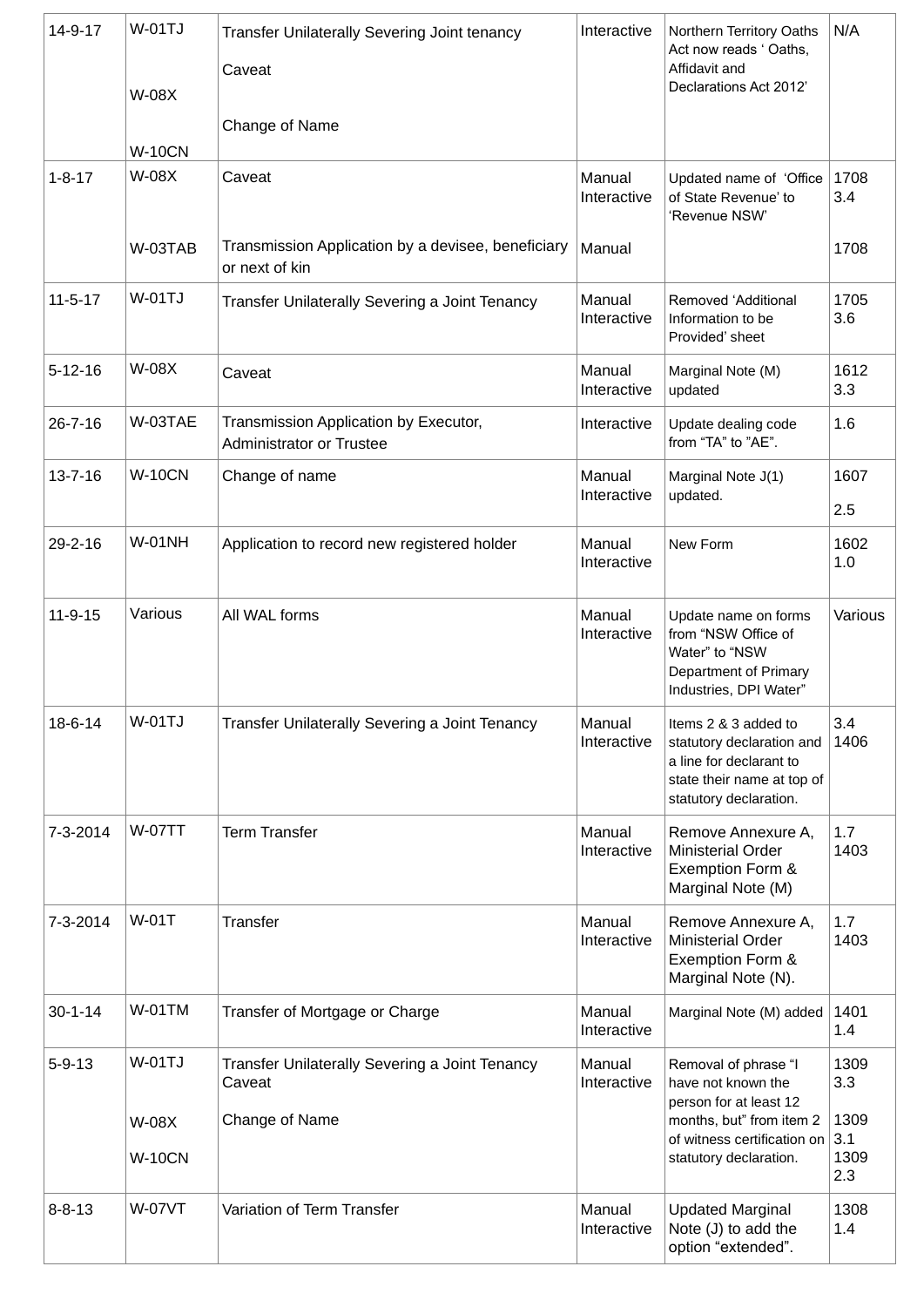| 19-4-13       | <b>W-01T</b><br><b>W-07TT</b>       | Transfer<br><b>Term Transfer</b>                                                                                                        | Manual<br>Interactive | Update Annexure A,<br><b>Ministerial Order</b><br>Exemption Form &<br>corresponding<br>marginal note on<br>Transfer & Term<br>Transfer forms. | 1.6<br>1305<br>1.6<br>1305 |
|---------------|-------------------------------------|-----------------------------------------------------------------------------------------------------------------------------------------|-----------------------|-----------------------------------------------------------------------------------------------------------------------------------------------|----------------------------|
| 19-4-13       | <b>W-01T</b><br><b>W-07TT</b>       | Transfer<br><b>Term Transfer</b>                                                                                                        | Manual<br>Interactive | Add Annexure A,<br><b>Ministerial Order</b><br>Exemption Form.                                                                                | 1.5<br>1304<br>1.5         |
| 02-04-13      | <b>W-08LX</b><br><b>W-08X</b>       | Serve notice on the Caveator<br>Caveat                                                                                                  | Manual<br>Interactive | Update forms in line<br>with Water<br>Management Act 2000                                                                                     | 1304<br>3.0<br>3.0         |
| $13 - 3 - 13$ | W-01T<br>$W-01$ TM<br><b>W-01TP</b> | Transfer<br>Transfer of Mortgage or Charge<br>Transfer under Power of Sale<br>Notice of Death                                           | Interactive           | Change word<br>"corporation" to<br>"company" at<br>execution options &<br>clauses                                                             | 1.4<br>1.3<br>1.3          |
|               | <b>W-02ND</b><br>W-03TAB            | Transmission Application by Beneficiary, Devisee<br>or Next-of-Kin<br>Transmission Application by Executor,<br>Administrator or Trustee |                       |                                                                                                                                               | 2.3<br>1.3                 |
|               | W-03TAE                             | Annulment of Bankruptcy<br><b>Bankruptcy Application</b><br>Discharge of Mortgage                                                       |                       |                                                                                                                                               | 1.4                        |
|               | W-04BAN                             | Mortgage<br>Postponement of Mortgage                                                                                                    |                       |                                                                                                                                               | 1.3                        |
|               | W-04BAP                             | Mortgage of Mortgage or Charge                                                                                                          |                       |                                                                                                                                               | 1.3                        |
|               | <b>W-05DM</b>                       | Variation of Term Transfer                                                                                                              |                       |                                                                                                                                               | 1.4                        |
|               | W-05M                               | Charge                                                                                                                                  |                       |                                                                                                                                               | 1.6                        |
|               | <b>W-05PM</b>                       | Discharge of Charge                                                                                                                     |                       |                                                                                                                                               | 1.3                        |
|               | <b>W-05SM</b>                       | <b>Term Transfer</b><br>Surrender of Term Transfer                                                                                      |                       |                                                                                                                                               | 1.3                        |
|               | <b>W-05VM</b>                       | Variation of Mortgage                                                                                                                   |                       |                                                                                                                                               | 1.3                        |
|               |                                     |                                                                                                                                         |                       |                                                                                                                                               | 1.3                        |
|               | <b>W-06C</b>                        |                                                                                                                                         |                       |                                                                                                                                               | 1.3                        |
|               | <b>W-06DC</b>                       |                                                                                                                                         |                       |                                                                                                                                               | 1.3                        |
|               | <b>W-07TT</b>                       |                                                                                                                                         |                       |                                                                                                                                               |                            |
|               | <b>W-07ST</b>                       |                                                                                                                                         |                       |                                                                                                                                               | 1.4                        |
|               | <b>W-07VT</b>                       |                                                                                                                                         |                       |                                                                                                                                               | 1.3                        |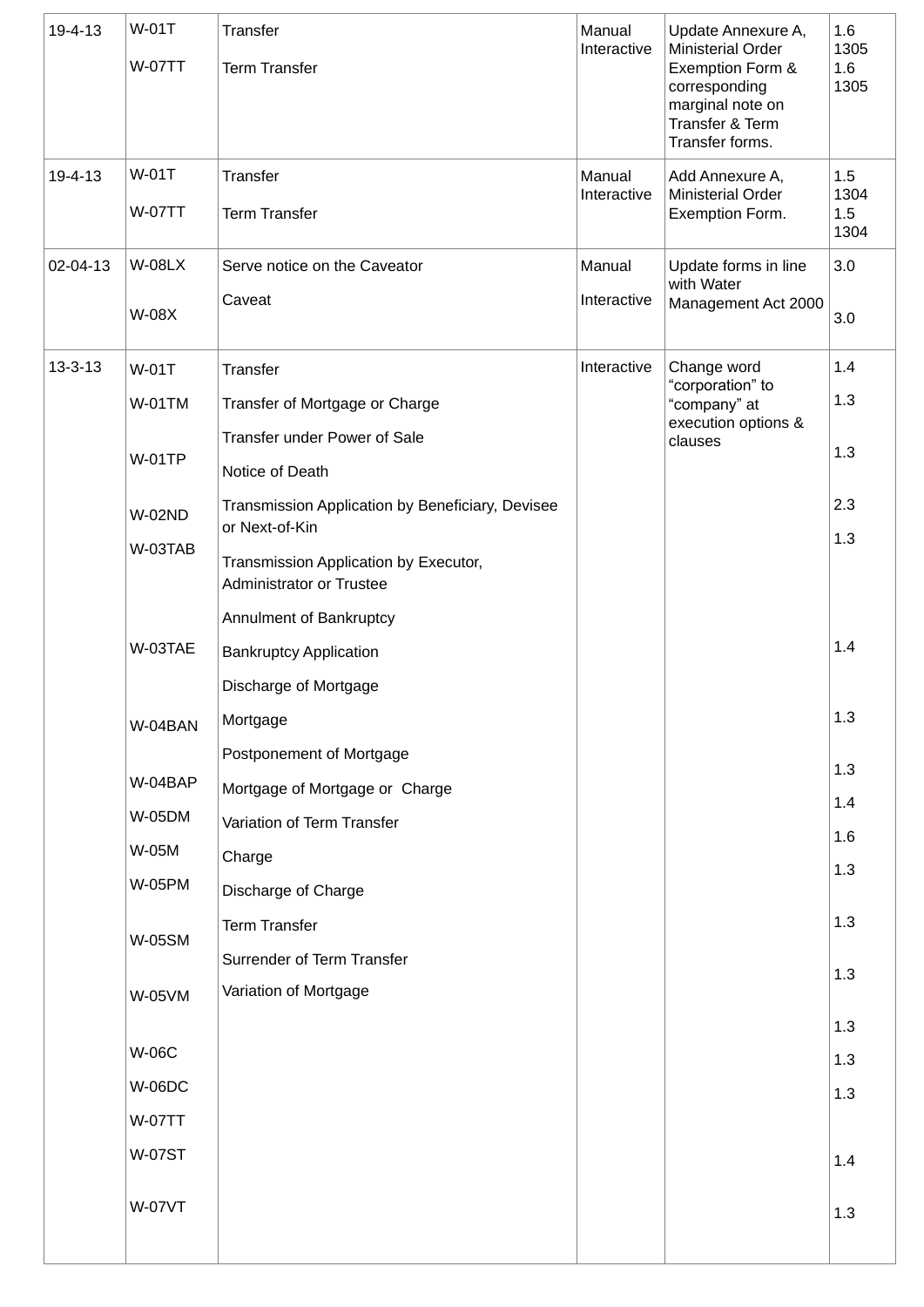| $13 - 3 - 13$ | <b>W-08CX</b>                  | Change of Name of Caveator or Address for<br>Service Of Notices on Caveator | Interactive      | Change word<br>"corporation" to<br>"company" at | 1.3           |
|---------------|--------------------------------|-----------------------------------------------------------------------------|------------------|-------------------------------------------------|---------------|
|               |                                | Request to Serve Notice on Caveator                                         |                  | execution options &<br>clauses                  |               |
|               | <b>W-08LX</b>                  | Withdrawal of Caveat                                                        |                  |                                                 | 2.2           |
|               |                                | <b>Consent of Caveator</b>                                                  |                  |                                                 | 1.3           |
|               | <b>W-08WX</b>                  | <b>Request to Record Action</b>                                             |                  |                                                 | 1.3           |
|               | <b>W-08XC</b>                  | Application for New Licence Certificate                                     |                  |                                                 | 1.3           |
|               | <b>W-11R</b>                   |                                                                             |                  |                                                 |               |
|               |                                |                                                                             |                  |                                                 | 1.3           |
|               | <b>W-12PV</b>                  |                                                                             |                  |                                                 |               |
| $10-12-12$    | <b>W-01TJ</b>                  | Transfer Unilaterally Severing a Joint Tenancy                              | Interactive      | Update Victoria,                                | 3.2           |
|               |                                | Change of Name                                                              |                  | Northern Territory &<br>Western Australia       |               |
|               | <b>W-10CN</b>                  |                                                                             |                  | Oaths Acts.                                     | 2.2           |
| $21 - 8 - 12$ | <b>W-01TJ</b>                  | All forms executed by statutory declaration                                 | Instruction      | Justice's of the peace                          | 1208          |
|               | W-08X                          |                                                                             | s                | registration number<br>required.                |               |
| $21 - 8 - 12$ | <b>W-10CN</b><br><b>W-01TJ</b> | All forms executed by statutory declaration                                 | Manual           | Addition of field for JP                        | 1208 &        |
|               | W-08X                          |                                                                             | Interactive      | number & "[Omit ID<br>No]" re. document         | 3.1<br>1208 & |
|               | <b>W-10CN</b>                  |                                                                             |                  | relied on by witness in                         | 2.1           |
|               |                                |                                                                             |                  | statutory declaration.                          | 1208 &<br>2.1 |
| $2 - 8 - 12$  | W-03TAE                        | Transmission Application by an Executor,<br><b>Administrator or Trustee</b> | Instruction<br>s | Remove reference to<br>Attorney execution       | 1208          |
| $31 - 7 - 12$ | W05MC                          | Mortgage Corporate                                                          | Manual           | WAL forms W05MC &<br>W05MP obsolete.            | 1208          |
|               | W05MP                          | Mortgage Private                                                            |                  | Replaced by W05M                                |               |
|               | W05M                           | Mortgage                                                                    |                  |                                                 |               |
| $18 - 7 - 12$ | W-03TAE                        | Transmission Application by an Executor,<br><b>Administrator or Trustee</b> | Interactive      | Removed Attorney<br>execution option            | 1.3           |
| $9 - 3 - 09$  | <b>W-01TJ</b>                  | Transfer Unilaterally Severing a Joint Tenancy                              | Manual           | Provision to show                               | 0903          |
|               |                                |                                                                             | &<br>Interactive | names and addresses<br>of mortgagees etc        | &<br>2.0      |
|               |                                |                                                                             |                  | removed.                                        |               |
| 28-1-09       | W-01TJ-2                       | Transfer Unilaterally Severing a Joint Tenancy                              | Instruction<br>s | Consent of every<br>mortgagee, chargee          | 0901          |
|               |                                |                                                                             |                  | and covenant chargee<br>required                |               |
| 22-12-08      | W-04BAN                        | Annulment of Bankruptcy                                                     | Manual           | Dealing code altered                            | 0812          |
|               |                                | <b>Bankruptcy Application</b>                                               | &<br>Interactive | (interactive are new<br>forms)                  | &<br>1.0      |
|               | W-04BAP                        |                                                                             |                  |                                                 |               |
| $5 - 11 - 08$ | <b>W-12PV</b>                  | Application for Replacement Licence Certificate                             | Manual           | Minor alteration to<br>text                     | 0811          |
|               |                                |                                                                             |                  | Provision for date                              |               |
|               |                                |                                                                             |                  | added                                           |               |
| $4 - 11 - 08$ | <b>W-11R</b>                   | <b>Request to Record Action</b>                                             | Manual           | Provision for date<br>added                     | 0811          |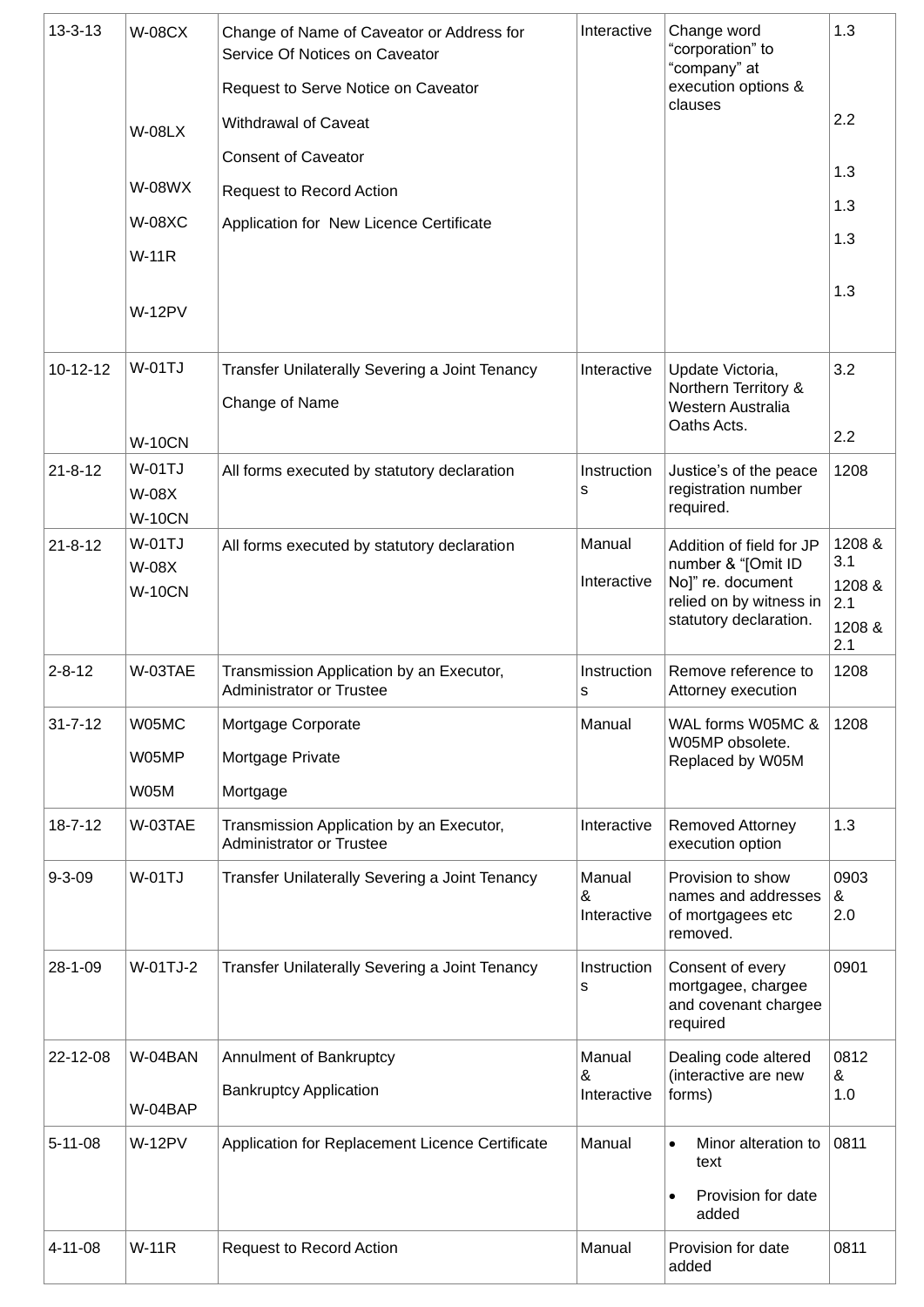| 29-10-08     | <b>W-10CN</b>   | Change of Name                                                                | Interactive      | Typo in statutory<br>declaration corrected                                           | 1.1  |
|--------------|-----------------|-------------------------------------------------------------------------------|------------------|--------------------------------------------------------------------------------------|------|
| 29-10-08     | <b>W-02ND</b>   | Notice of Death                                                               | Interactive      | Typo in statutory<br>declaration corrected                                           | 1.1  |
| 29-10-08     | W-08X-2         | Caveat                                                                        | Instruction<br>s | (I): after "registered<br>holder" added "of the<br>licence or interest<br>affected". | 0810 |
| 15-10-08     | W-08LX-2        | Request to Serve Notice on Caveator                                           | Instruction<br>s | (G) and (J): Minor<br>typos corrected                                                | 0810 |
| 19-8-08      | <b>W-06C</b>    | Charge                                                                        | Instruction<br>s | (J): Reference to<br>"water access licence"<br>and "registered<br>dealing" removed   | 0808 |
| 19-8-08      | <b>W-06C</b>    | Charge                                                                        | Manual           | Typos at $(M)$ and $(N)$<br>corrected                                                | 0808 |
| 19-8-08      | W-05M           | Mortgage                                                                      | Interactive      | Various typos in help<br>text corrected                                              | 1.3  |
| 19-8-08      | <b>W-01TJ</b>   | <b>Transfer Unilaterally Severing Joint Tenancy</b>                           | Interactive      | Typo in on-screen<br>help for "additional<br>Information" page<br>corrected          | 1.1  |
| 18-08-08     | <b>W-05CM</b>   | Change of Address for Service of Notice on<br>Mortgagee or Chargee            | Manual           | Typo corrected (date<br>missing)                                                     | 0808 |
| 26-6-08      | <b>W-10CN-2</b> | Change of Name                                                                | Instruction<br>S | (J): Typo corrected<br>("applicant" amended<br>to "declarant")                       | 0806 |
| $5 - 6 - 08$ | W-01T           | <b>Transfer</b>                                                               | Interactive      | Removed reference to<br>execution by a<br>licensed conveyancer                       | 1.1  |
| $5 - 6 - 08$ | <b>W-05DM</b>   | Discharge of Mortgage                                                         | Interactive      | Removed reference to<br>execution by a<br>licensed conveyancer                       | 1.1  |
| $5 - 6 - 08$ | W-05M           | Mortgage                                                                      | Interactive      | Removed reference to<br>execution by a<br>licensed conveyancer                       | 1.1  |
| $5 - 6 - 08$ | <b>W-07TT</b>   | <b>Term Transfer</b>                                                          | Interactive      | Removed reference to<br>execution by a<br>licensed conveyancer                       | 1.1  |
| 17-3-08      | W-01T           | <b>Transfer</b>                                                               | Manual           | (J): Typo corrected<br>Additional Information<br>Page: Minor typo<br>corrected       | 0803 |
| 17-3-08      | $W-03TA(E)$     | Transmission Application by a Beneficiary, Devisee   Manual<br>or Next-of-Kin |                  | Additional Information<br>Page: Minor typo<br>corrected                              | 0803 |
| $3 - 3 - 08$ | <b>W-08X</b>    | Caveat                                                                        | Manual           | Statutory declaration:<br>Minnor typo corrected                                      | 0803 |
| $3 - 3 - 08$ | $W-03TA(E)$     | Transmission Application by a Beneficiary, Devisee   Manual<br>or Next-of-Kin |                  | Additional Information<br>Page: Minor<br>formatting error<br>corrected               | 0803 |